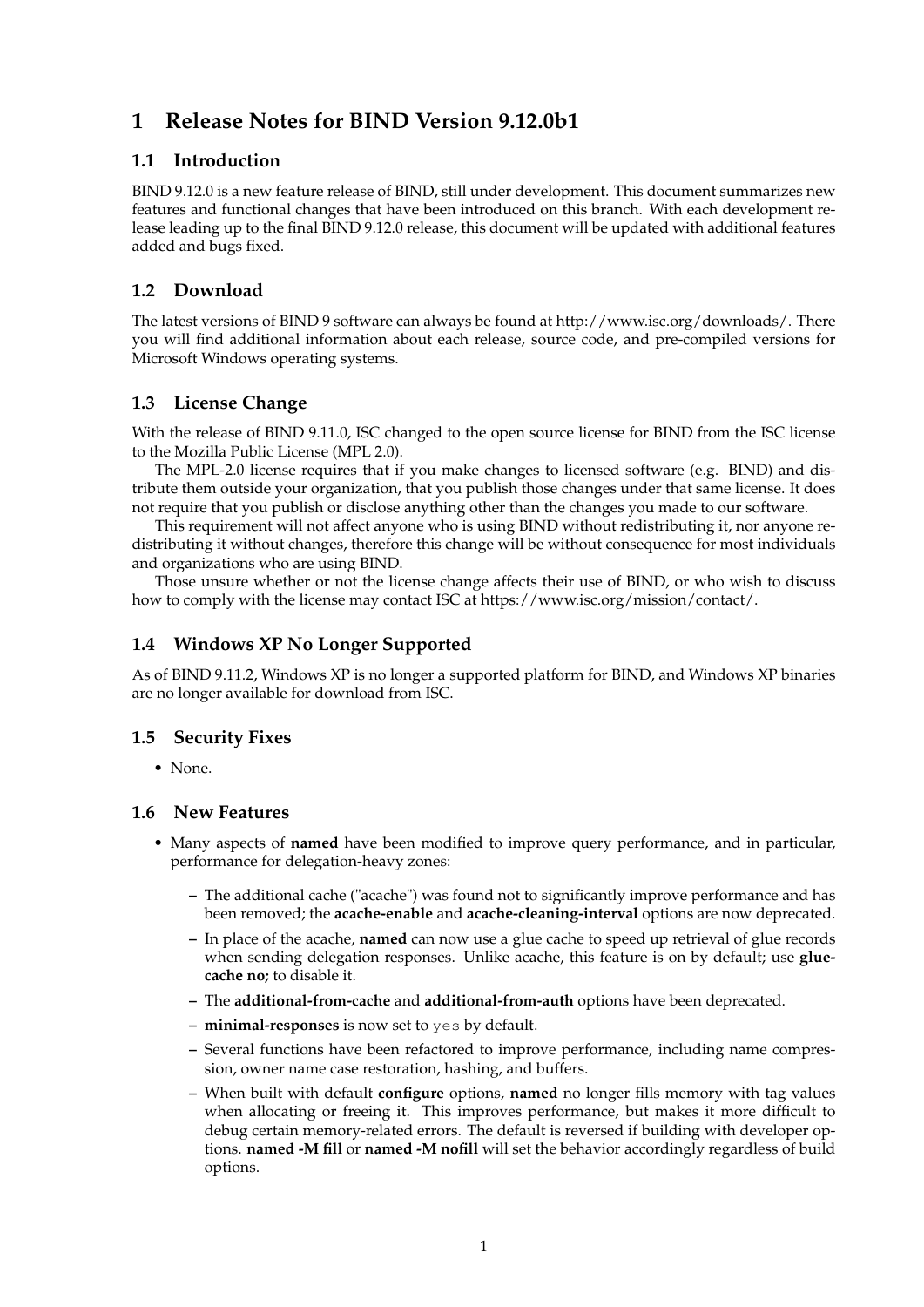- Several areas of code have been refactored for improved readability, maintainability, and testability:
	- **–** The **named** query logic implemented in **query\_find()** has been split into smaller functions with a context structure to maintain state between them, and extensive comments have been added. [RT #43929]
	- **–** Similarly the iterative query logic implemented in **resquery\_response()** function has been split into smaller functions and comments added. [RT #45362]
- Code implementing name server query processing has been moved from **named** to an external library, **libns**. This will make it easier to write unit tests for the code, or to link it into new tools. [RT #45186]
- **named** can now synthesize negative responses (NXDOMAIN, NODATA, or wildcard answers) from cached DNSSEC-verified records that were returned in negative or wildcard responses from authoritative servers.

This will reduce query loads on authoritative servers for signed domains: when existing cached records can be used by the resolver to determine that a name does not exist in the authorittive domain, no query needs to be sent. Reducing the number of iterative queries should also improve resolver performance.

This behavior is controlled by the new named.conf option **synth-from-dnssec**. It is enabled by default.

Note: this currently only works for zones signed using NSEC. Support for zones signed using NSEC3 (without opt-out) is planned for the future.

Thanks to APNIC for sponsoring this work.

- When acting as a recursive resolver, **named** can now continue returning answers whose TTLs have expired when the authoritative server is under attack and unable to respond. This is controlled by the **stale-answer-enable**, **stale-answer-ttl** and **max-stale-ttl** options. [RT #44790]
- The DNS Response Policy Service (DNSRPS) API, a mechanism to allow **named** to use an external response policy provider, is now supported. (One example of such a provider is "FastRPZ" from Farsight Security, Inc.) This allows the same types of policy filtering as standard RPZ, but can reduce the workload for **named**, particularly when using large and frequently-updated policy zones. It also enables **named** to share response policy providers with other DNS implementations such as Unbound.

This feature is avaiable if BIND is built with **configure --enable-dnsrps**, if a DNSRPS provider is installed, and if **dnsrps-enable** is set to "yes" in named.conf. Standard built-in RPZ is used otherwise.

Thanks to Vernon Schryver and Farsight Security for the contribution. [RT #43376]

- Setting **max-journal-size** to default limits journal sizes to twice the size of the zone contents. This can be overridden by setting **max-journal-size** to unlimited or to an explicit value up to 2G. Thanks to Tony Finch for the contribution. [RT #38324]
- **dnstap** logfiles can now be configured to automatically roll when they reach a specified size. If **dnstap-output** is configured with mode file, then it can take optional **size** and **versions** keyvalue arguments to set the logfile rolling parameters. (These have the same semantics as the corresponding options in a **logging** channel statement.) [RT #44502]
- Logging channels and **dnstap-output** files can now be configured with a **suffix** option, set to either increment or timestamp, indicating whether log files should be given incrementing suffixes when they roll over (e.g.,  $logfile.0, 1, 2, etc$ ) or suffixes indicating the time of the roll. The default is increment. [RT #42838]
- The **print-time** option in the **logging** configuration can now take arguments **local**, **iso8601** or **iso8601-utc** to indicate the format in which the date and time should be logged. For backward compatibility, **yes** is a synonym for **local**. [RT #42585]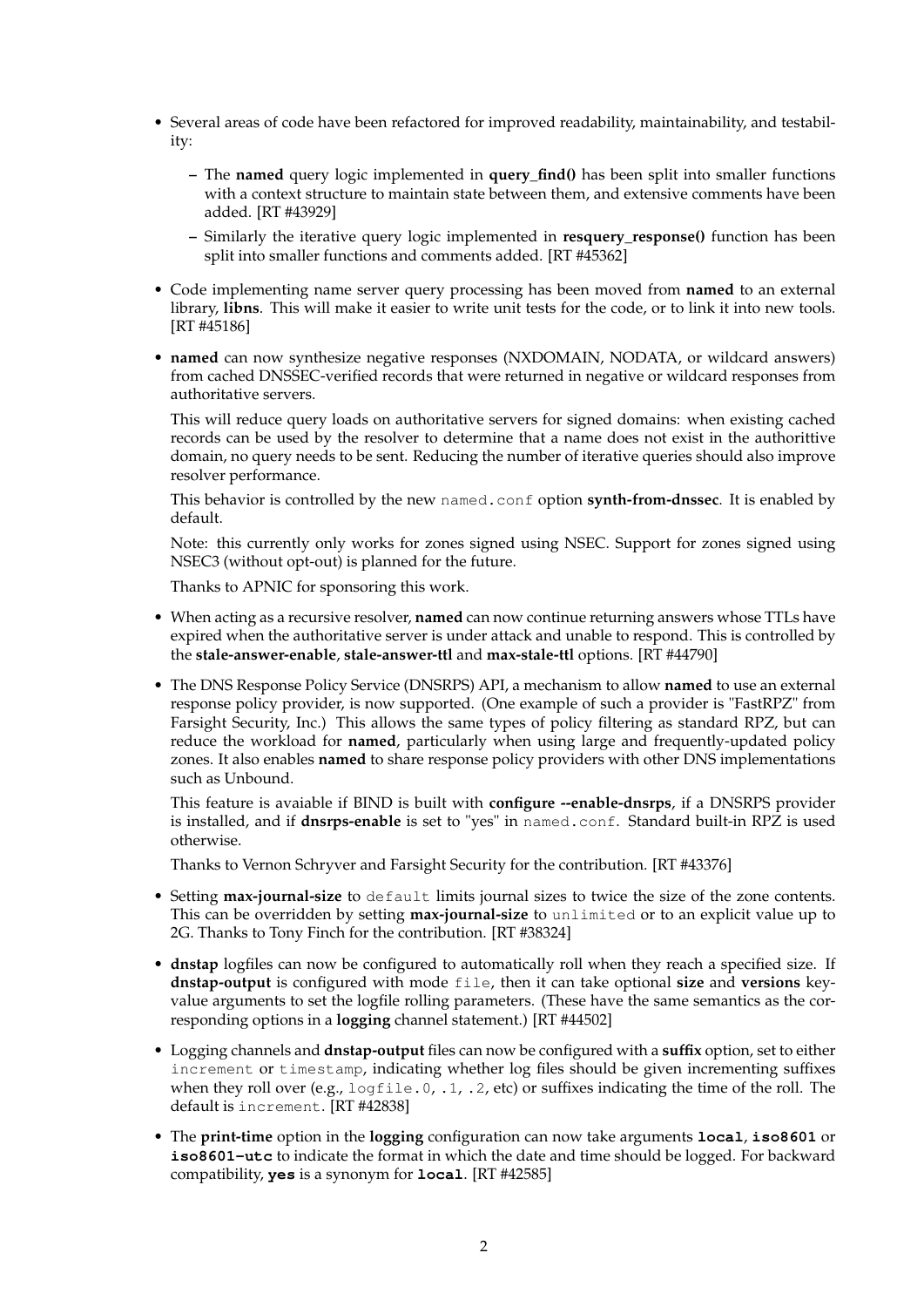- The new **dnssec-cds** command generates a new DS set to place in a parent zone, based on the contents of a child zone's validated CDS or CDNSKEY records. It can produce a dsset file suitable for input to **dnssec-signzone**, or a series of **nsupdate** to update the parent zone via dynamic DNS. Thanks to Tony Finch for the contribution. [RT #46090]
- **nsupdate** and **rndc** now accepts command line options **-4** and **-6** which force using only IPv4 or only IPv6, respectively. [RT #45632]
- **nsec3hash -r**("rdata order") takes arguments in the same order as they appear in NSEC3 or NSEC3PARAM records. This makes it easier to generate an NSEC3 hash using values cut and pasted from an existing record. Thanks to Tony Finch for the contribution. [RT #45183]
- The **new-zones-directory** option allows **named** to store configuration parameters for zones added via **rndc addzone** in a location other than the working directory. Thanks to Petr Menšík of Red Hat for the contribution. [RT #44853]
- The **dnstap-read -x** option prints a hex dump of the wire format DNS message encapsulated in each **dnstap** log entry. [RT #44816]
- The **host -A** option returns most records for a name, but omits types RRSIG, NSEC and NSEC3.
- **dig +ednsopt** now accepts the names for EDNS options in addition to numeric values. For example, an EDNS Client-Subnet option could be sent using **dig +ednsopt=ecs:...**. Thanks to John Worley of Secure64 for the contribution. [RT #44461]
- Added support for the EDNS TCP Keepalive option (RFC 7828); this allows negotiation of longerlived TCP sessions to reduce the overhead of setting up TCP for individual queries. [RT #42126]
- Added support for the EDNS Padding option (RFC 7830), which obfuscates packet size analysis when DNS queries are sent over an encrypted channel. [RT #42094]
- **rndc** commands which refer to zone names can now reference a zone of type **redirect** by using the special zone name "-redirect". (Previously this was not possible because **redirect** zones always have the name ".", which can be ambiguous.)

In the event you need to manipulate a zone actually called "-redirect", use a trailing dot: "-redirect."

Note: This change does not appply to the **rndc addzone** or **rndc modzone** commands.

- **named-checkconf -l** lists the zones found in named.conf. [RT #43154]
- Query logging now includes the ECS option, if one was present in the query, in the format "[ECS address/source/scope]".
- By default, BIND now uses the random number generation functions in the cryptographic library (i.e., OpenSSL or a PKCS#11 provider) as a source of high-quality randomness rather than  $/$ dev $/$ random. This is suitable for virtual machine environments, which may have limited entropy pools and lack hardware random number generators.

This can be overridden by specifying another entropy source via the **random-device** option in named.conf, or via the **-r** command line option. However, for functions requiring full cryptographic strength, such as DNSSEC key generation, this *cannot* be overridden. In particular, the **-r** command line option no longer has any effect on **dnssec-keygen**.

This can be disabled by building with **configure --disable-crypto-rand**, in which case /dev/ random will be the default entropy source. [RT #31459] [RT #46047]

• **rndc managed-keys destroy** shuts down all RFC 5011 DNSSEC trust anchor maintenance, and deletes any existing managed keys database. If immediately followed by **rndc reconfig**, this will reinitialize key maintenance just as if the server was being started for the first time.

This is intended for testing purposes, but can be used -- with extreme caution -- as a brute-force repair for unrecoverable problems with a managed keys database, to jumpstart the key acquisition process if bind.keys is updated, etc. [RT #32456]

• **dnssec-signzone -S** can now add or remove synchronization records (CDS and CDNSKEY) based on key metadata set by the **-Psync** and **-Dsync** options to **dnssec-keygen**, **dnssec-settime**, etc. [RT #46149]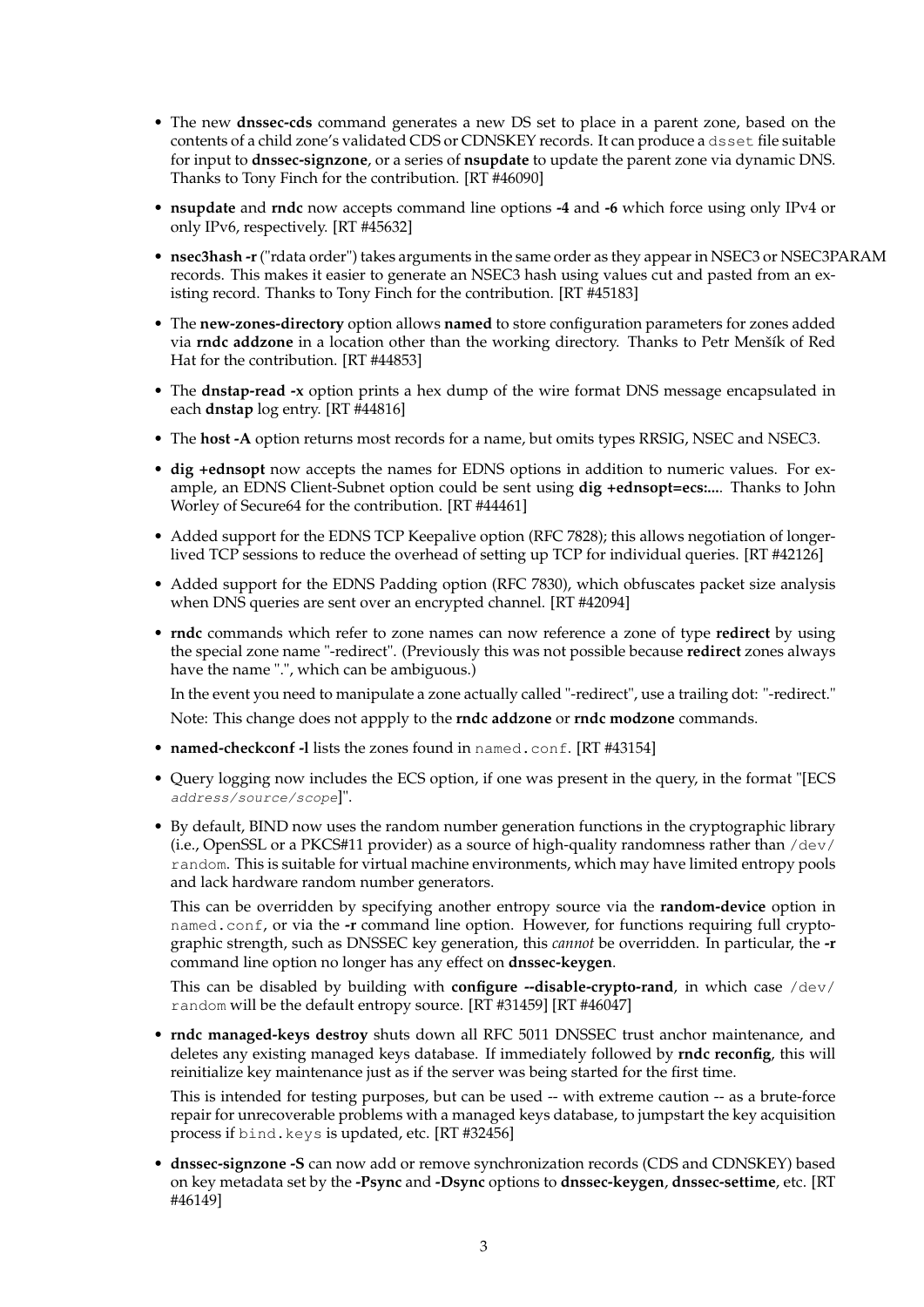## **1.7 Protocol Changes**

- BIND can now use the Ed25519 and Ed448 Edwards Curve DNSSEC signing algorithms described in RFC 8080. Note, however, that these algorithms must be supported in OpenSSL; currently they are only available in the development branch of OpenSSL at https://github.com/openssl/openssl. [RT #44696]
- EDNS KEY TAG options are verified and printed.

## **1.8 Feature Changes**

- The ISC DNSSEC Lookaside Validation (DLV) service has been shut down; all DLV records in the dlv.isc.org zone have been removed. References to the service have been removed from BIND documentation. Lookaside validation is no longer used by default by **delv**. The DLV key has been removed from bind.keys. Setting **dnssec-lookaside** set to **auto** or to use dlv.isc.org as a trust anchor is now a fatal configuration error. [RT #46155]
- **named** will no longer start or accept reconfiguration if the working directory (specified by the **directory** option) or the managed-keys directory (specified by **managed-keys-directory** are not writable by the effective user ID. [RT #46077]
- Previously, **update-policy local;** accepted updates from any source so long as they were signed by the locally-generated session key. This has been further restricted; updates are now only accepted from locally configured addresses. [RT #45492]
- The lightweight resolver daemon and library (**lwresd** and **liblwres**) have been removed. [RT #45186]
- **dnssec-keygen** no longer has default algorithm settings. It is necessary to explicitly specify the algorithm on the command line with the **-a** option when generating keys. This may cause errors with existing signing scripts if they rely on current defaults. The intent is to reduce the long-term cost of transitioning to newer algorithms in the event of RSASHA1 being deprecated. [RT #44755]
- **dig +sigchase** and related options **+trusted-keys** and **+topdown** have been removed. **delv** is now the recommended command for looking up records with DNSSEC validation. [RT #42793]
- The Response Policy Zone (RPZ) implementation has been substantially refactored: updates to the RPZ summary database are no longer directly performed by the zone database but by a separate function that is called when a policy zone is updated. This improves both performance and reliability when policy zones receive frequent updates. Summary database updates can be rate-limited by using the **min-update-interval** option in a **response-policy** statement. [RT #43449]
- **dnstap** now stores both the local and remote addresses for all messages, instead of only the remote address. The default output format for **dnstap-read** has been updated to include these addresses, with the initiating address first and the responding address second, separated by "->" or "<-" to indicate in which direction the message was sent. [RT #43595]
- Expanded and improved the YAML output from **dnstap-read -y**: it now includes packet size and a detailed breakdown of message contents. [RT #43622] [RT #43642]
- Threads in **named** are now set to human-readable names to assist debugging on operating systems that support that. Threads will have names such as "isc-timer", "isc-sockmgr", "isc-worker0001", and so on. This will affect the reporting of subsidiary thread names in **ps** and **top**, but not the main thread. [RT #43234]
- If an ACL is specified with an address prefix in which the prefix length is longer than the address portion (for example, 192.0.2.1/8), it will now be treated as a fatal error during configuration. [RT #43367]
- **dig** now warns about .local queries which are reserved for Multicast DNS. [RT #44783]
- The view associated with the query is now logged unless it it is "\_default/IN" or "\_dnsclient/IN" when logging DNSSEC validator messages.